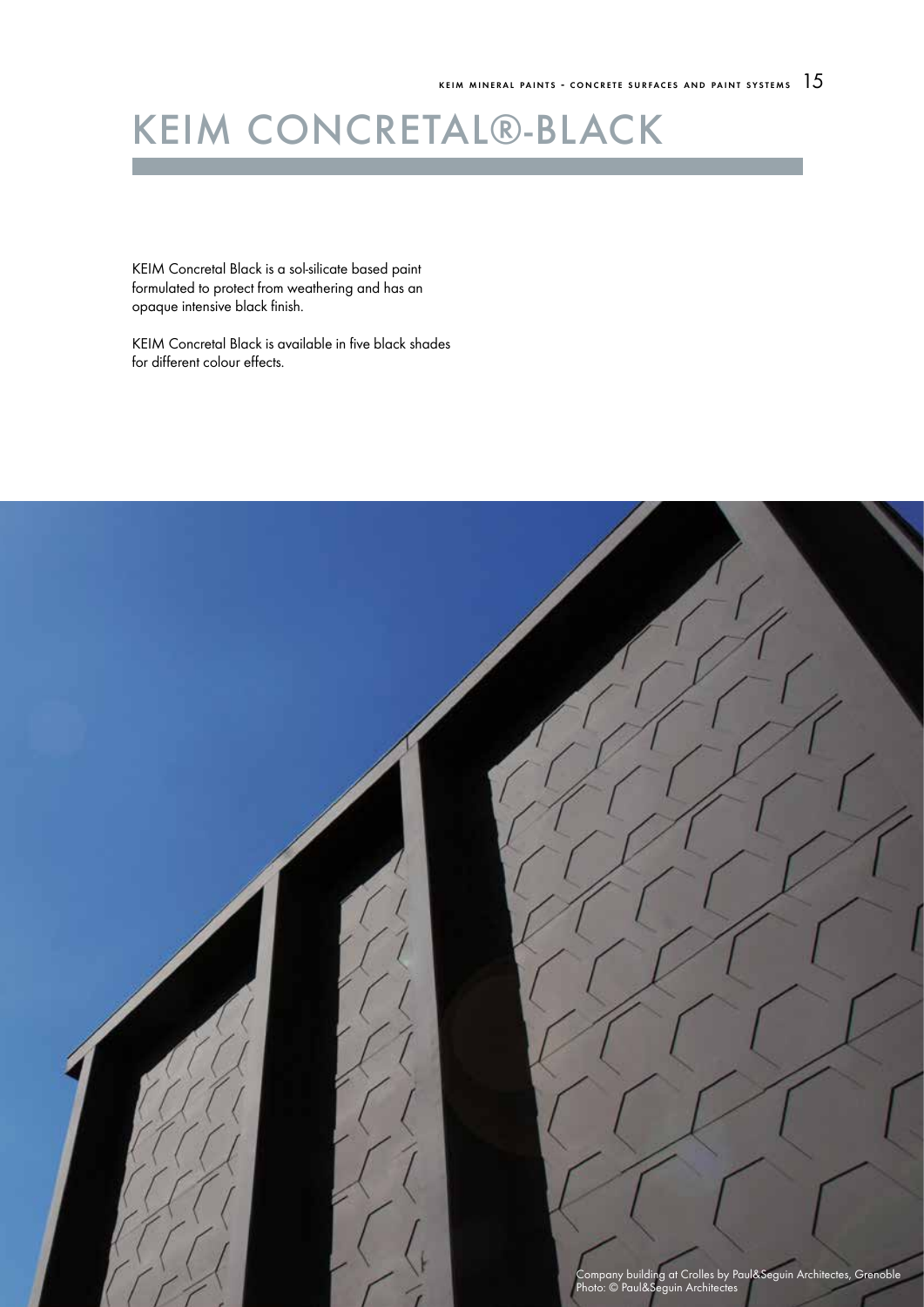# KEIM CONCRETAL®-black TECHNICAL INFORMATION

#### 1 Field of application

For all internal and external mineral surfaces. Suitable for application onto unpainted and previously painted surfaces.

#### 2 Product properties

- • Multipurpose application
- • UV and acid resistant, anti-static
- • High weathering resistance
- • Alkaline
- • Non-flammable
- • Lightfast
- Mineral matt
- • Water vapour permeable, microporous
- Non film forming
- Highly water repellent
- • No solvents and plasticisers added
- • Resists algal and fungal growth
- • Intensive black in five different black shades

#### Colour shades

Intensive black in five shades

- • Purity
- • Pearl
- • Aurora
- • Forest
- • Eclipse

#### KEIM Concretal Black  $s_d: \leq 0.01$  m

VOC Content: 0-3g/l VOC

#### 3 Application instructions

#### Substrate preparation

Highly absorbent or friable substrates should be treated with KEIM Concretal Dilution.

#### **Application**

KEIM Concretal Black should be applied as a two coat system with a minimum period of 12 hours between coats. KEIM Concretal Black can be applied by brush, roller or airless sprayer.

Base coat: Dilute KEIM Concretal Black with maximum 10% KEIM Concretal Dilution.

Top coat: Apply KEIM Concretal Black undiluted.

Keep diluted KEIM Concretal Black well stirred before and during work. Neither water nor any other materials must be added.

#### Consumption

For a two-coat KEIM Concretal Black finish per m²: approx. 0.4kg KEIM Concretal Black and up to 0.02lt KEIM Concretal Dilution.

Consumption rates are offered for guideline purposes only and are quoted for smooth surfaces. Actual rates are the responsibility of the applicator. Project specifications should be referred for specific rates.

#### Cleaning of tools

Clean immediately after use with water.

#### 4 Packaging

5kg & 18kg containers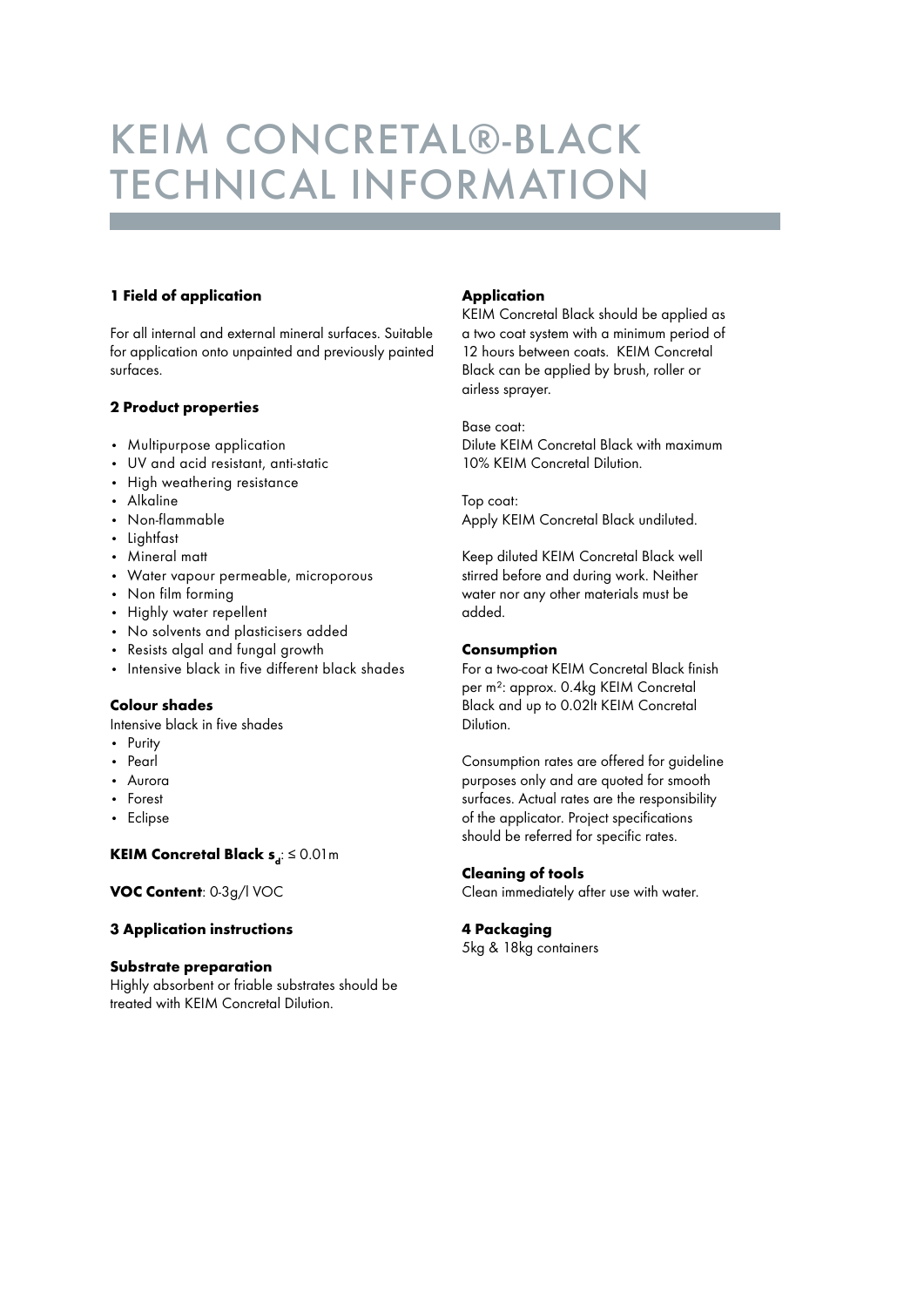# INTESIVE BLACK IN FIVE SHAD

## PURITY

Pure black is pitch dark, dramatic, with a graphic effect that is hard to resist. KEIM Concretal Black Purity – the power of pure black.

### PEARL

Elegant black with a deep blue shade. Inspired by dark pearls from the depths of the ocean. KEIM Concretal Black Pearl – precious like a South Sea pearl.

## AURORA

A black night glows with harmonic red of the rising sun. KEIM Concretal Black Aurora – like the warm mood of a splendid sunrise.

## FOREST

Deep black with a touch of mystic green. Inspired by the fir trees of the mystical Black Forest. KEIM Concretal Black Forest – the mysterious black.

## ECLIPSE

Pure black accentuated by a light yellow tone. KEIM Concretal Black Eclipse – unique like the natural spectacle of a solar eclipse.